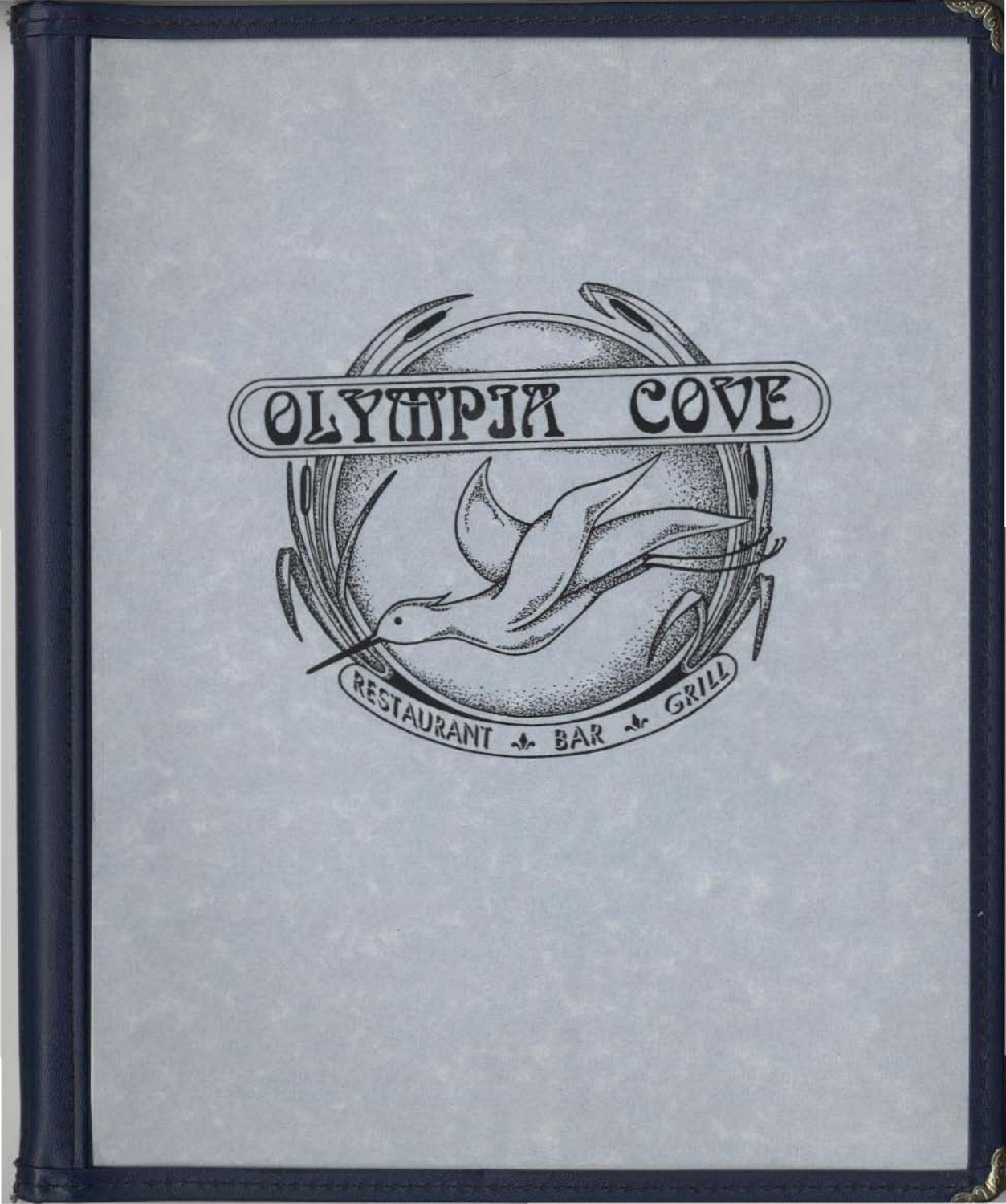Olympia Cove is located on the site of what was once known as Lake Olympia. a gathering spot for swimmers, picnickers, and dancers, who jitterbugged the night away on a floating dance floor. They came to Nevada County from Sacramento and other distant communities to enjoy the activities that have been offered by the Lake Olympia basin, such as a harness race track known as Brunswick, with a baseball diamond located in the center of the racetrack.

At Olympia Cove we endeavor to present foods in "media res", that is, food currently popular and desired by you, our customers. Todays cuisine of choice is filled with pasta, grains and vegetables;no-cholesterol oils & fresh herbs prepared in the lite style of the Mediterranean countries. Because of California's geographical location, the orient also influences our menus with Pan-Pacific flavors of fresh fish, peppers, soy based sauces, sesame, ginger and garlic. The selections in this menu reflect these influences on our California Cuisine, as well as succumbing to the premise that when dining out, one should indulge themselves.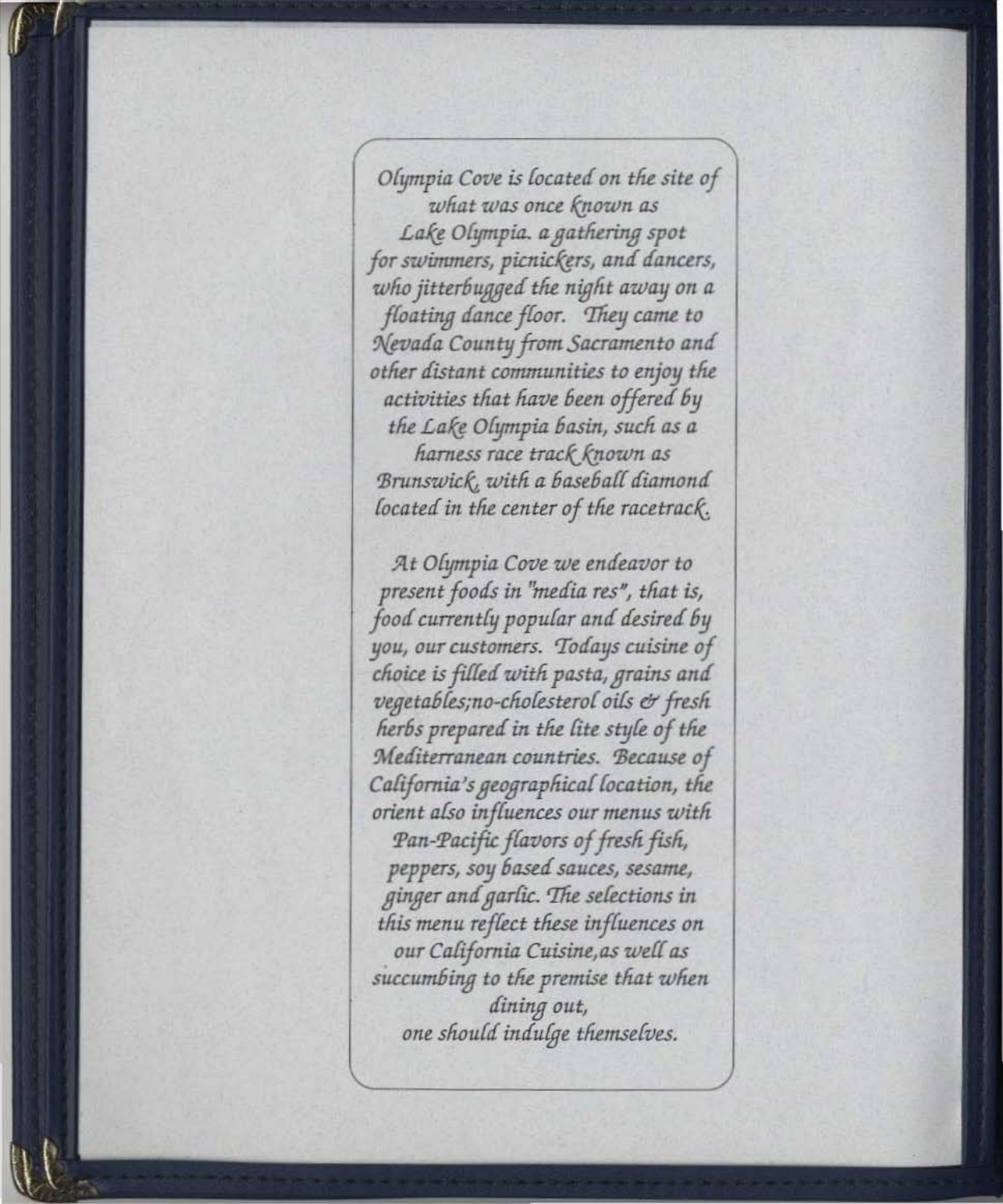GRAZING

Tapas - Fricando de Langostinos  $5.50$ Shrimp and wild mushrooms in Almond Sauce

Tapenade from Provence  $2.95$ Toasted Raguettes with olive spread

> Tapas - Puntitas Caseras  $5.50$ Tenderloin tips over rice

Monoccan Lamb Sausage  $4.95$ Spicy sausages served over dried fruit & coucous

> Tapas - Champinones Rellenos y Fritos  $3.50$ Stuffed and fried mushrooms

Tapas - Spinach and Pean in Puff Pastry  $4.50$ Spinach & pear topped with Gorgonzola Sauce in a puff pastry cup

Italy - Bruschetta con Frutti di Mare Shaimp, capeas, mint, tomatoes on toasted Liench *Eread* 

Eggplant Sandwiches from Turkey  $4.50$ Breaded eggplant filled with cheeses

Tapas - Stuffed Calamani  $5.25$ Filled with herls & cheese with a sweet tomato squce

Italy - Bruschetta all' Avocado  $4.25$ Avocado, garlic, lemon, on toasted french bread

> Polenta and Smoked Chicken  $5.50$ with bell peppers and marinara

Grazing is a lite and economical way to dine. Оит тепи  $contes$ from countries surrounding the Mediterranean Sea.

A glass of wine and two or three of these selections can please the palate and soothe the soul.

Groups can order in rounds for a varied and innovative meal

 $OT \dots$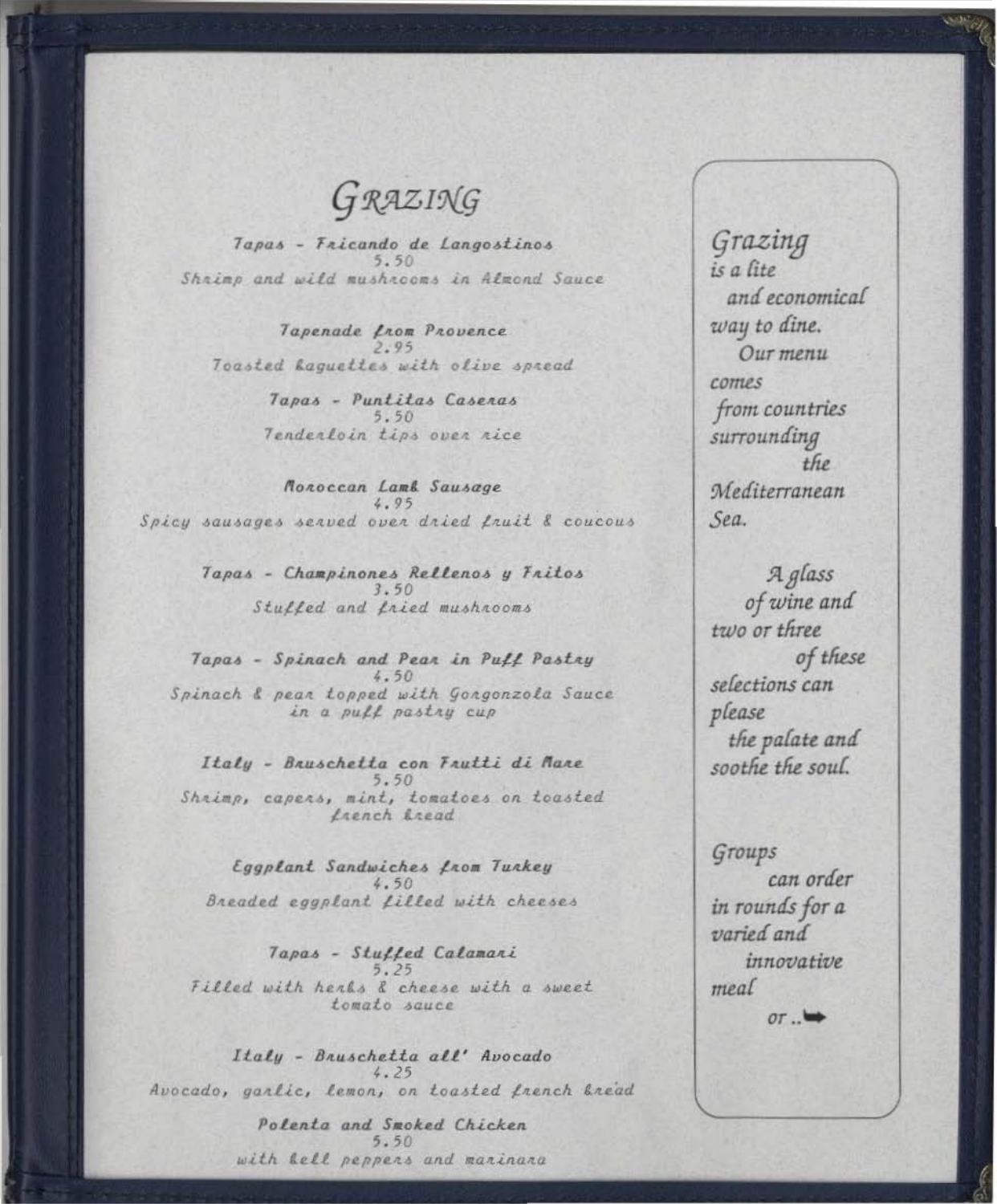# SPECIALS

Champagne Baked Oysters 8.95 a la carte Fresh oysters Laked with champagne, spinach, garlic, cream and a dash of sambuca

Ravioli with Gongonzola 6.95 a al carte Fresh spinach and cheese filled ravioli napped<br>in a Gorgonzola Cream Sauce

## Grilled Salmon 14.95 Fresh fillets rubbed with pink peppercorns & senved oven mint bechamel sauce

Pork Loin with Onion Marmalade  $12.95$ Boneless chops grilled and finished with a manmalade of onions and orange

## Apple Roast Duck  $16.25$

young duck steamed & roasted with an Apple-Spice marinade. Served with house apple sauce

#### Blackened Fillet with Crawfish Etouffee 15.50

Skillet blackened tenderloin dredged in cajun spices & smothered with a sauce of crawfish

Scallops and Prawns in Jade Pesto Sauce 15.50

Sauteed fresh scallops and prawns finished with a pesto of green onion, cilantro, ginger & garlic

#### *<u>Hellowtail</u>*  $14.25$

Baked with Pine Nut Crust and served over onions, tomatoes and wilted spinach

#### Sausage al Pesto  $11.95$

Grilled Italian sausage & apples with fresh Lettuccini, pesto & asiago cheese

## Venison in Shiitake Mushnoom Sauce  $15.95$

Sauteed medallions with shiitake mushrooms in<br>a Pan-Pacific sauce of soy, chile & orange

#### Filet Primavera  $74.95$

Julienne tendenloin tossed with fresh vegetables and lemon-lasil fettuccini

Specialties of the Chef... old and new. Some stay for good and others change..... with the season or the  $<sub>1110011...</sub>$ </sub> от уоит mood  $or \equiv$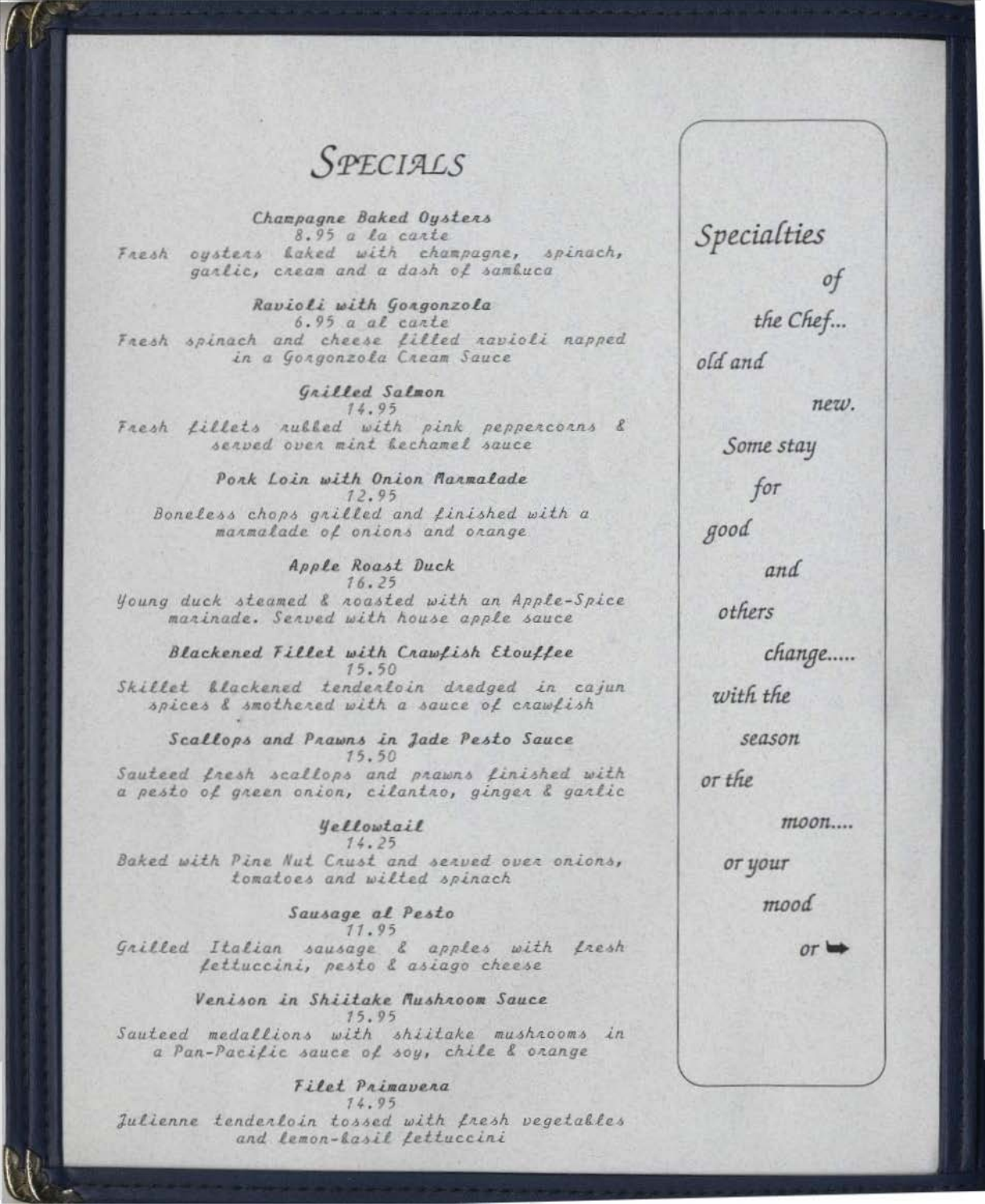CLASSICAL

Escangot en Bleu  $5.95$  a la carte Sauteed in red wine with a blue cheese gratin

Caesar 5.95 a la carte Romaine lettuce tossed with dressing and croutons

Soft Shell Crab 15.95 Lightly & neaded & sauteed in olive oil. Senved with fresh tartar sauce

Monoccan Chicken Crown  $73.95$ Breast fillets filled with couscous, dried fruits almonds, mint, saffron and lemon

Veal with Wild Mushnooms and Mansala 13.95 Scallopini sauteed with shiitake & oyster mushrooms with marsala, nutmeg and parsley

Filet Mignon  $16.50$ chan-knoiled Tenderloin wrapped with bacon, & Linished with Mushnoom Sauce Siciliana

New Zealand Rack of Lamb 17.95 Tender racks roasted with garlic and rosemary, served with an original Mustard-Tarragon Butter

Been Batter Prawns 13.95 Lange tempuna fried prawns served with two sauces

Fettuccini Alfredo 9.95 Fresh pasta with cream sauce and asiago cheese

Plum Tomato and Basil Linguine  $9.95$ Fresh tomatoes and basil with pasta & asiago

Fettuccini with Spicy Sausage and Prawns  $3.95$ Italian sausage & prawns with pasta in a roasted garlic cream sauce

Scampi a la Olympia  $14.50$ Prawns sauteed in garlic, shallots, sherry and here's in a buttery sauce

for those who wish  $to$ stay  $with$ the tried and true. These entres are recognizable because of their enduring character....  $but,$ prepared in our distinctive way.